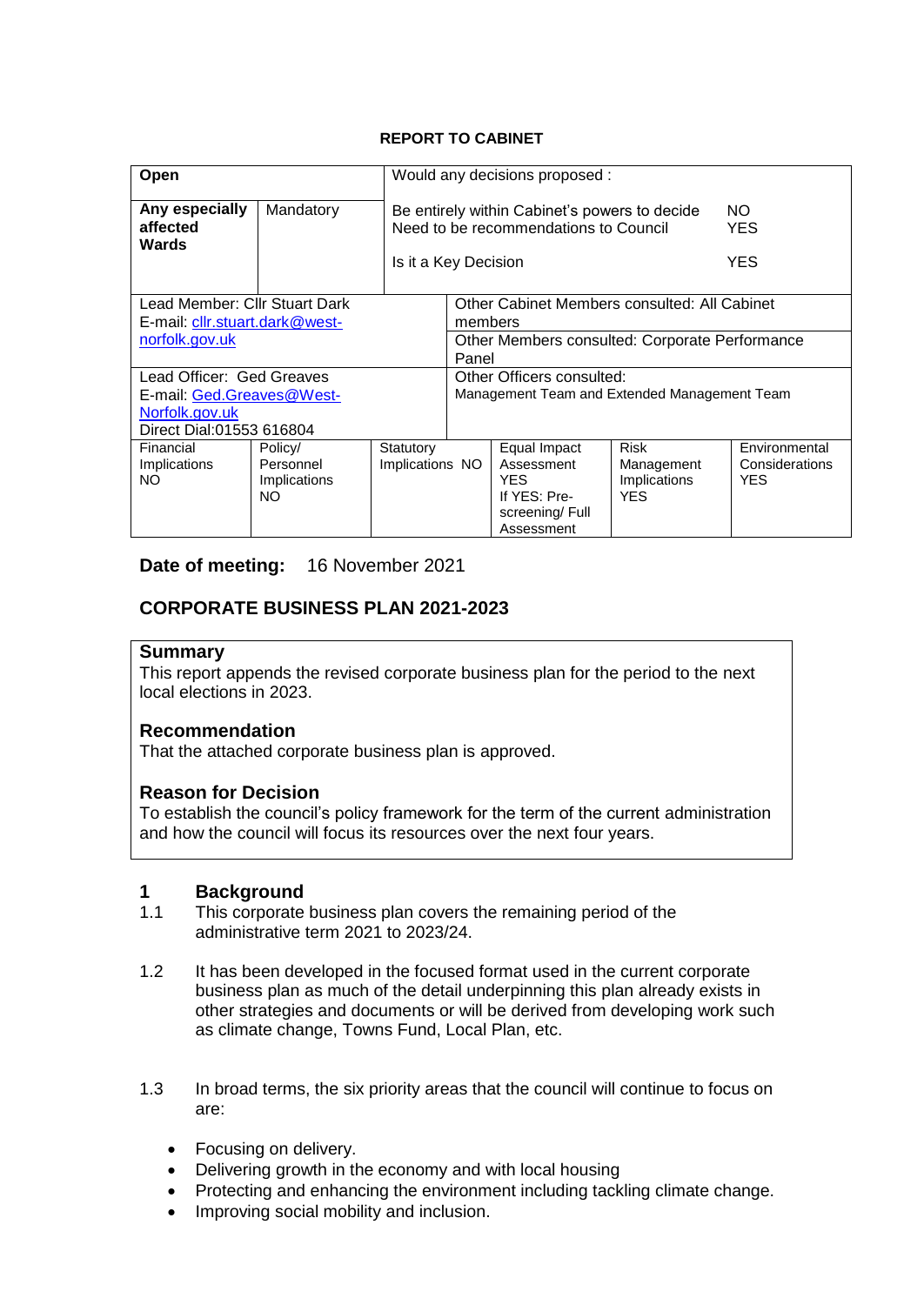- Creating and maintaining good quality places that make a positive difference to people's lives.
- Helping to improve the health and wellbeing of our communities.
- 1.4 These priorities are further defined in 12 objectives and 47 key initiatives that will be reflected in directorate and service plans and individual objectives set during staff appraisals.
- 1.5 The outline Corporate Business Plan is appended at Appendix A. It is a high level document and is supported by a framework of plans, strategies and targets as shown in the diagram below:



- 1.6 The plan will be monitored via the 'Corporate Business Plan Monitoring Report' and formally presented to the Corporate Performance Panel.
- 1.7 Work will also be undertaken, to align performance measures to the priorities and objectives outlined in the corporate business plan. In addition, the priorities outlined in the plan will underpin annual directorate and service plans, which in turn will be cascaded into annual performance targets for employees, through the council's performance management scheme.

### **2 Options Considered**

2.1 None.

### **3 Policy Implications**

3.1 This document sets the council's policy framework until the next electoral cycle in May 2023 and as such is the council's primary policy document. All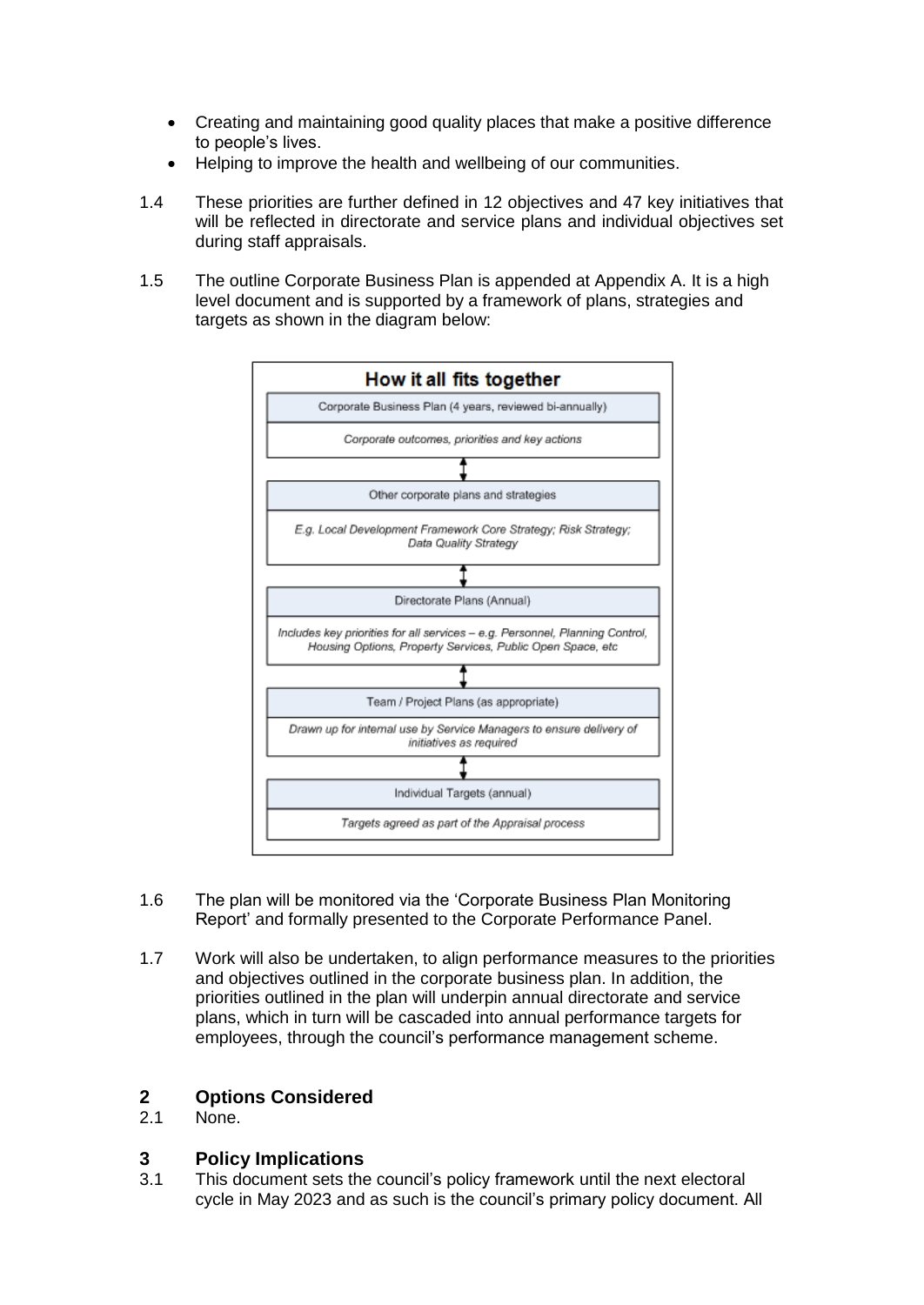other documents and plans will need to take account of this new policy framework when they are being prepared or refreshed.

# **4 Financial Implications**

There are no direct financial implications of this plan as its implementation is through the existing services, programmes and budget provisions already in place.

### **5 Personnel Implications**

5.1 None.

# **6 Environmental Considerations**

The corporate business plan includes a specific priority focused on protecting and enhancing the environment including tackling climate change. This will be progressed through the delivery of the council's climate change strategy and action plan and through related plans such as the emerging Local Plan.

### **7 Statutory Considerations**

7.1 None.

# **8 Equality Impact Assessment (EIA)**

None – see attached pre-screening report.

# **9 Risk Management Implications**<br>**9.1** There are risks that without the bene

- There are risks that without the benefit of a coherent corporate business plan the work of the council could lack a clear focus and sense of direction. This plan provides clarity to our work and a rationale for our activities whilst aligning the work of the council with local and national political priorities.
- 9.2 The corporate risk register will be reviewed to ensure it is aligned with the new corporate business plan.

## **10 Declarations of Interest / Dispensations Granted**

10.1 None.

### **11 Background Papers**

11.1 None.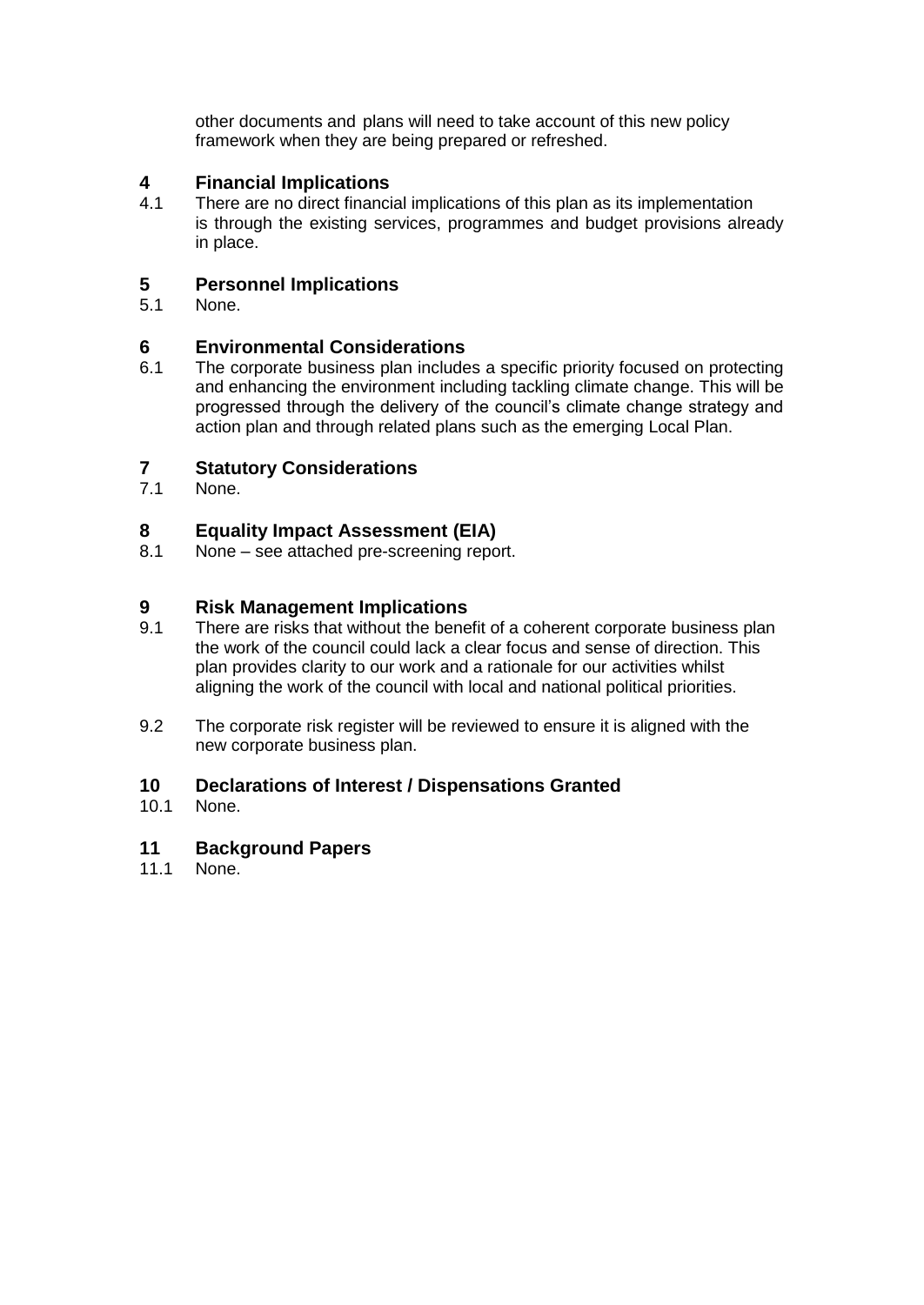### **Pre-Screening Equality Impact Assessment**





| Name of policy/service/function                                                                                                                                                                                       | Corporate Business Plan 2021-2023                                                                                                               |          |          |                         |        |  |
|-----------------------------------------------------------------------------------------------------------------------------------------------------------------------------------------------------------------------|-------------------------------------------------------------------------------------------------------------------------------------------------|----------|----------|-------------------------|--------|--|
| Is this a new or existing policy/<br>service/function?                                                                                                                                                                | New (updated plan)                                                                                                                              |          |          |                         |        |  |
| Brief summary/description of the main<br>aims of the policy/service/function being<br>screened.                                                                                                                       | The corporate business plan sets the direction of the<br>council and the priorities of the current<br>administration.                           |          |          |                         |        |  |
| Please state if this policy/service is rigidly<br>constrained by statutory obligations                                                                                                                                | The plan reflects local need, local political priorities<br>and the changing legislative and policy framework in<br>which the council operates. |          |          |                         |        |  |
| Question                                                                                                                                                                                                              | <b>Answer</b>                                                                                                                                   |          |          |                         |        |  |
| 1. Is there any reason to believe that the<br>policy/service/function could have a<br>specific impact on people from one or<br>more of the following groups according to<br>their different protected characteristic, |                                                                                                                                                 | Positive | Negative | Neutral                 | Unsure |  |
| for example, because they have particular<br>needs, experiences, issues or priorities or                                                                                                                              | Age                                                                                                                                             |          |          | $\overline{\mathsf{M}}$ |        |  |
| in terms of ability to access the service?                                                                                                                                                                            | <b>Disability</b>                                                                                                                               |          |          | ☑                       |        |  |
|                                                                                                                                                                                                                       | Gender                                                                                                                                          |          |          | ☑                       |        |  |
| Please tick the relevant box for each<br>group.                                                                                                                                                                       | Gender Re-assignment                                                                                                                            |          |          | ☑                       |        |  |
|                                                                                                                                                                                                                       | Marriage/civil partnership                                                                                                                      |          |          | ☑                       |        |  |
| NB. Equality neutral means no negative                                                                                                                                                                                | Pregnancy & maternity                                                                                                                           |          |          | ☑                       |        |  |
| impact on any group.                                                                                                                                                                                                  | Race                                                                                                                                            |          |          | ☑                       |        |  |
|                                                                                                                                                                                                                       | Religion or belief                                                                                                                              |          |          | ☑                       |        |  |
|                                                                                                                                                                                                                       | Sexual orientation                                                                                                                              |          |          | ☑                       |        |  |
|                                                                                                                                                                                                                       | Other (eg low income)                                                                                                                           |          |          | $\triangledown$         |        |  |